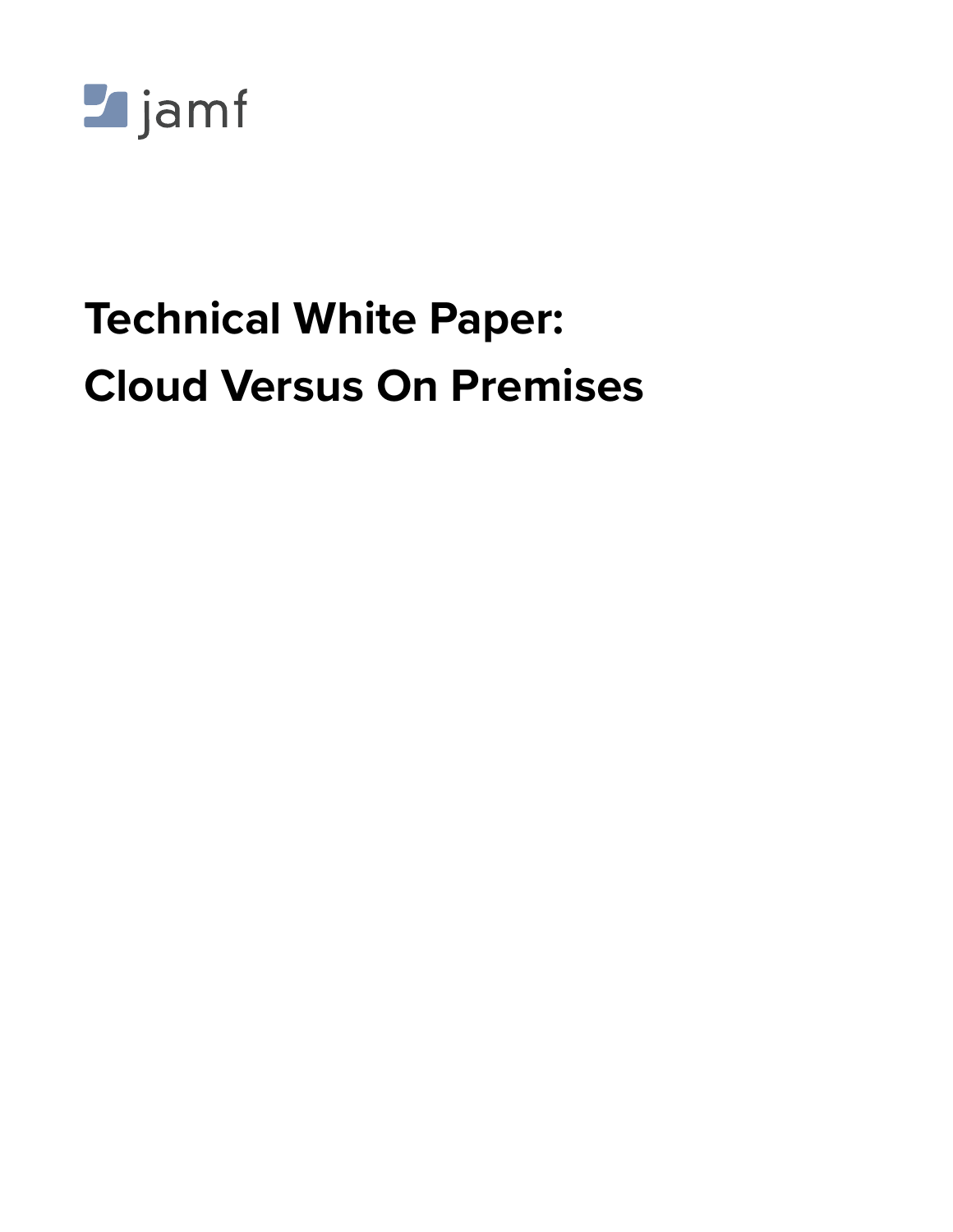# Abstract

All of our customers have the same desire: to succeed with Apple. But each measure of success is as unique as the organization itself, and as businesses grow and change it's a good idea to reassess how your tools are working for your organization.

Depending on scale, business goals and long-term planning, your organization may have better success hosting Jamf Pro in Jamf Cloud — even if you've been happy so far with Jamf Pro on-premises.

This paper makes clear the total cost of ownership and benefits for our cloud hosting option, allowing you to choose your best path to success.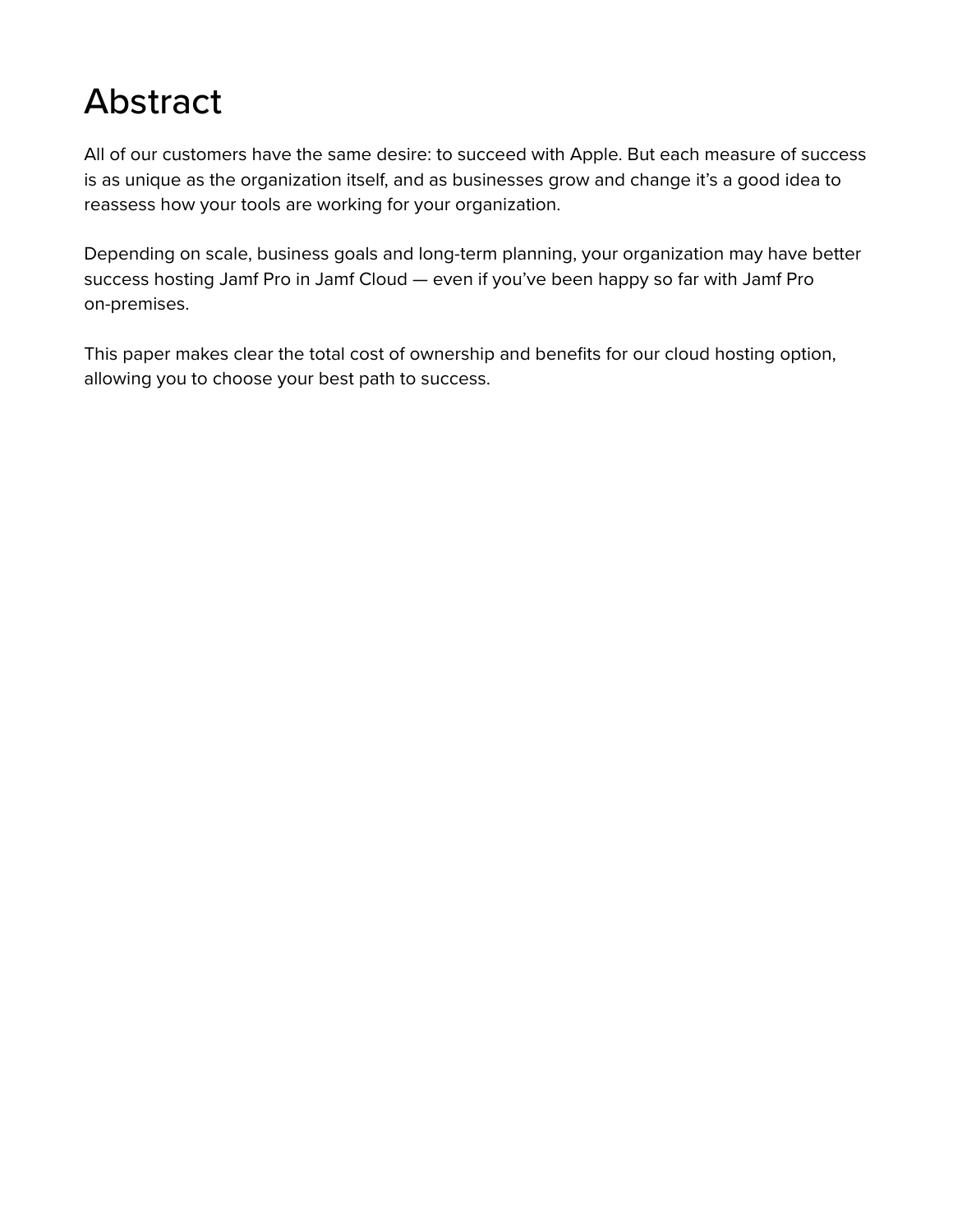### Table of Contents

**4 Availability** 4 Facilities

**5 Backup & Recovery** 5 Service & Support

**7 Monitoring & Alerting**

**8 Staffing**

**9 Time to Market** 9 Innovation

**10 Optimization Expertise**

**11 Security**

**12 Compliance**

**13 Platform**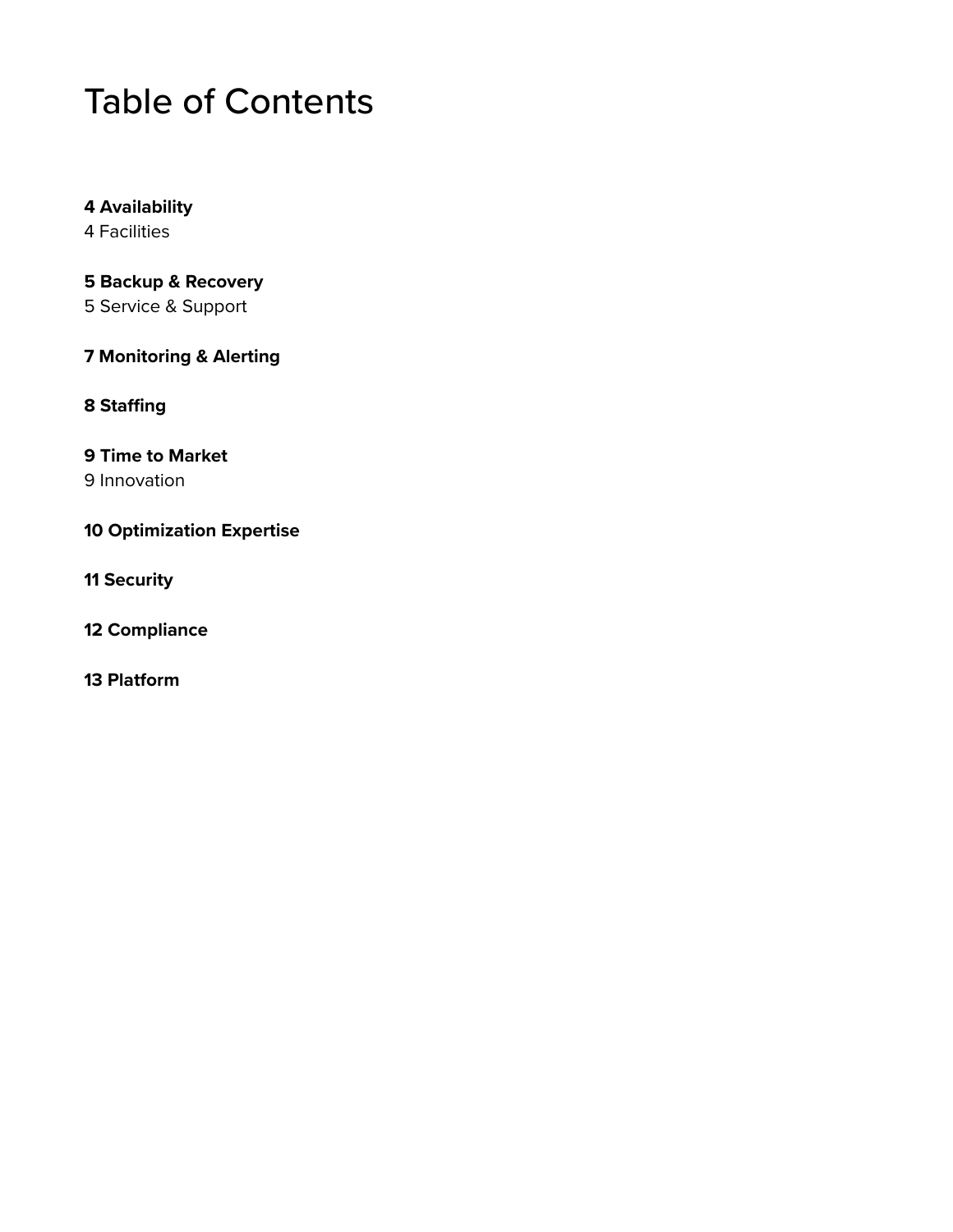# Availability

The cloud is better suited to rapid, agile response, and Jamf Cloud has high availability — by default.

Every production infrastructure instance we create is built with an N+1 configuration parallel redundancy. This is a safeguard to ensure uninterrupted access, and applies across all infrastructure. When you compare on-premises hosting to Jamf Cloud, you should factor in the multiple data centers and parallel infrastructure the cloud offers you for these layers:

- Firewalls
- DNS servers
- Load balancers
- Apache servers
- Application servers (Tomcat)
- Database servers (MySQL)
- Caching servers (Memcached)
- Storage servers
	- Distribution point
	- Backup server infrastructure
- Content delivery network
- Network and data transfer
	- Internal and external network design
- Infrastructure as code rather than physical hardware or configuration tools, which delivers far more flexibility

# **Facilities**

- Site selection
	- We make environmental and geographic assessments to mitigate environmental risks such as flooding, extreme weather and seismic activity.
	- The N+1 architecture also provides further protection from these risk.
- Datacenters
	- Jamf Cloud customers never worry about redundancy for environmental controls, power grids, UPS battery backup equipment, fire suppression, leak detection, etc.
- Physical security
	- Also gone: any worry about physical security of server infrastructure. The location of the data center is not shared, authorized personnel guard the facilities, Closed Circuit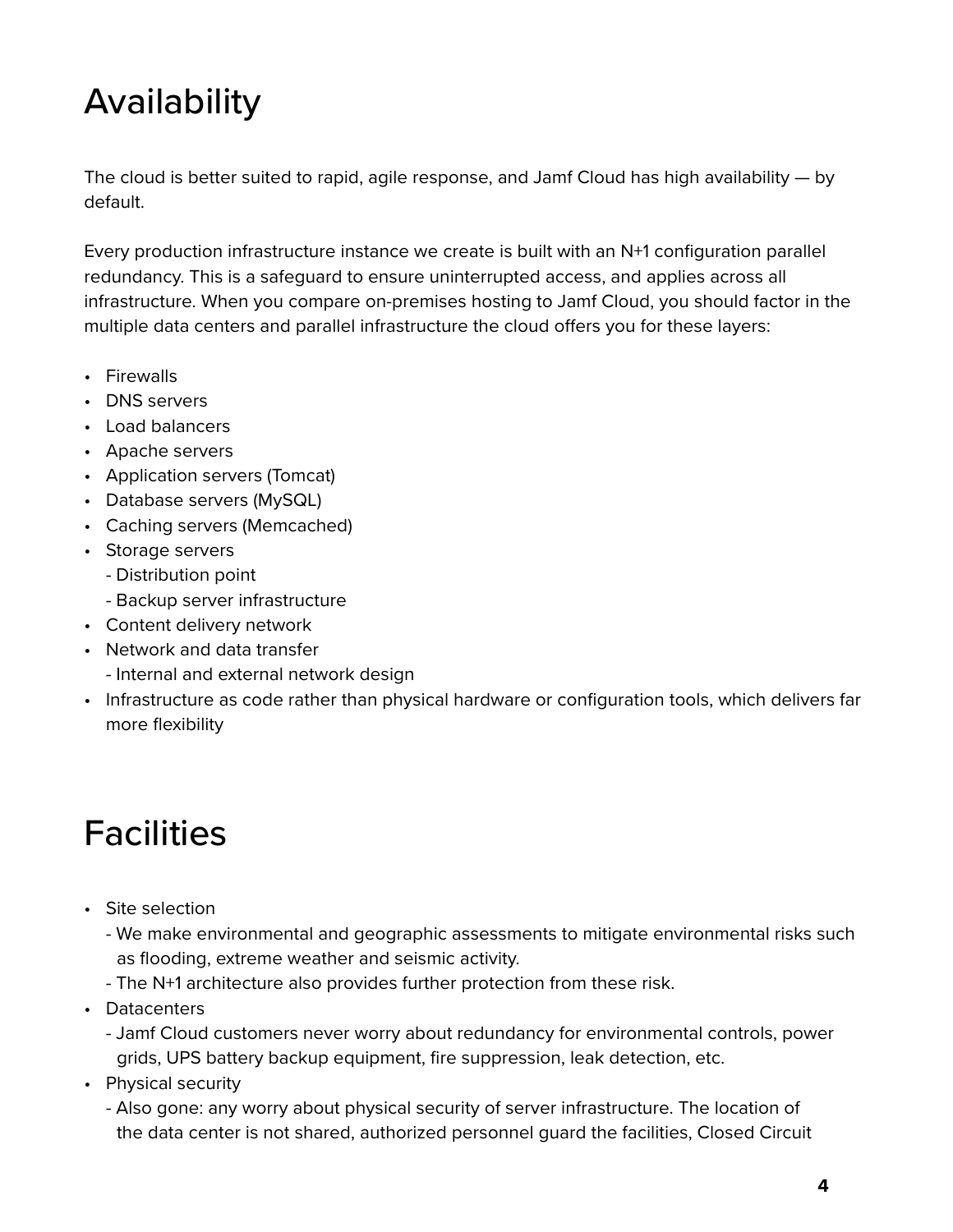Television Cameras (CCTV) are used, staff are required to get past guards with multifactor authentication and alarms are in place to catch attempted violations.

- Media destruction
	- All media related to customer data is classified as critical. Decommissioning follows NIST 800-88 standards.
- Capacity planning
	- Jamf has currently selected Amazon Web Services (AWS): the largest cloud provider that invests billions in property, plant and equipment. Amazon has a proven physical capacity track record for global infrastructure capacity.
- Instance provisioning
	- Jamf ensures that we have adequate capacity to launch new instances and to scale existing instances. We have monitoring established for AWS limits and a dedicated team at Amazon ensuring that we will always be able to provision capacity.

### Backup and Recovery

- Nightly backups
- 30-day data retention
- Separation of duties
	- Example: We have a distinct backup account with limited read and write access to reduce the blast radius if a malicious actor deletes data.
- Automated backups prior to any changes, such as upgrades
	- Internal control over changes and ability to review processes for any manual processes on customer infrastructure
- Reserved infrastructure
	- Jamf Cloud reserves the capacity for your instances to work with AWS. This means that you can have a higher level of assurance that your instances will be online even in the unlikely event of AWS capacity constraints.

### Service and Support

At Jamf, we take pride in our level of customer obsession. This differentiates us from most other companies: we have a 96% customer retention rate and average 4.6 out of 5 for customer satisfaction scoring. Our 45 NPS (Net Promoter Score) shows that our customers love to recommend us to their peers, and after substantial investments in Jamf Cloud, we've even managed to beat ourselves at our own game: Jamf Cloud customers statistically refer peers to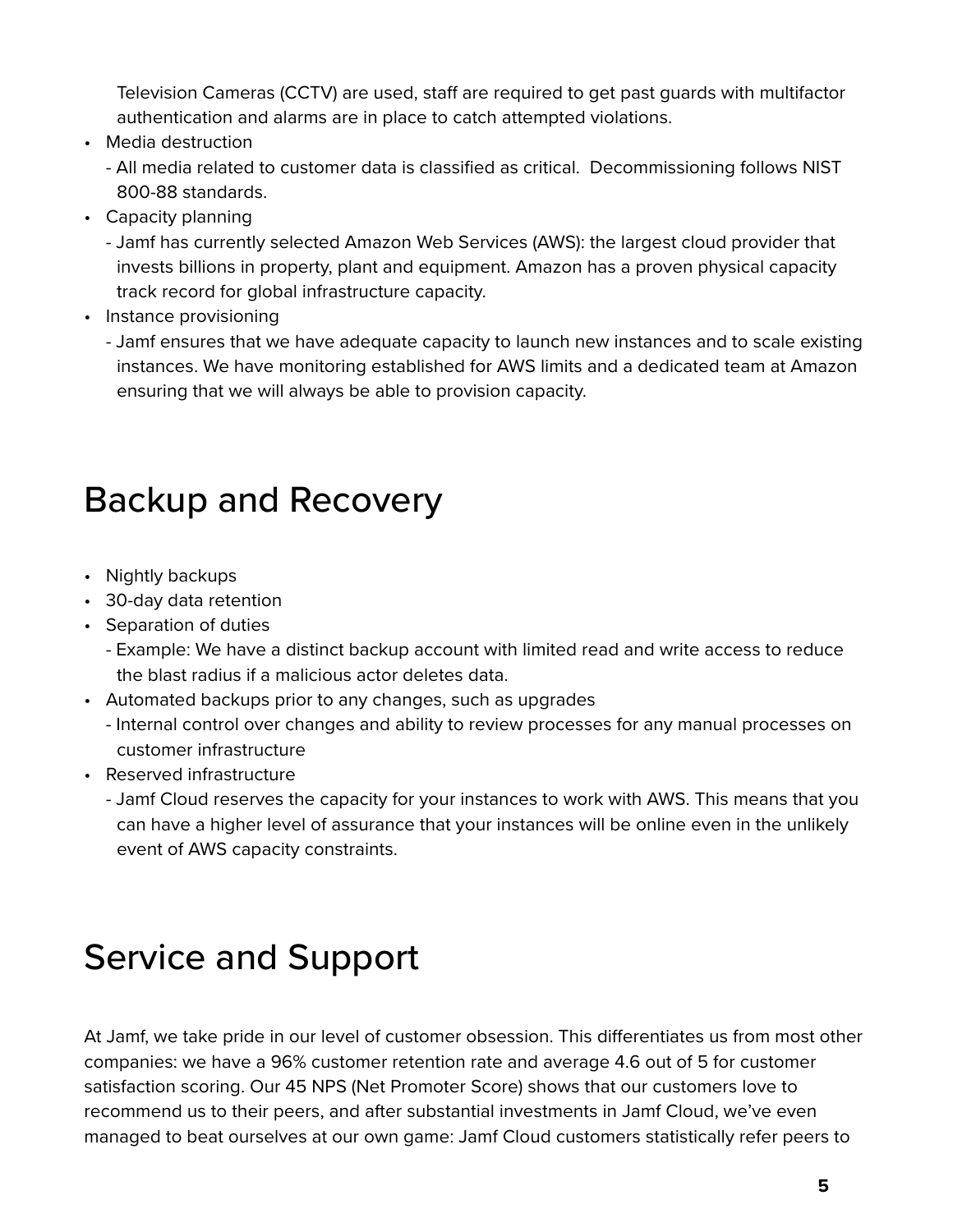Jamf more than even our already high referral rate from on-premises customers. Part of what makes for this enthusiasm: our global teams can work across time zones and across teams in Jamf to ensure you receive faster troubleshooting due to our global coverage and short feedback loops between our engineers.

#### **Global 24x7x365 Cloud Operations team**

- Minneapolis, MN
- Eau Claire, WI
- Amsterdam, The Netherlands
- Katowice, Poland
- Sydney, Australia

#### **Enterprise Support with our Cloud Provider – minimum pricing of \$15,000/month if you selfhost with the same provider**

- 24x7 and direct access to a Sr. Cloud Engineer
- Dedicated Solutions Architect
- Technical Account Manager
- Account team dedicated to our billion-dollar portfolio (Vista companies only)

#### **Regional Jamf Account teams**

- Jamf has a global account team that advocates for you. They engage directly with Jamf Cloud developers to ensure they represent your needs.
	- Minneapolis, MN
	- Eau Claire, WI
	- Austin, TX
	- Cupertino, CA
	- New York, NY
	- Amsterdam, The Netherlands
	- Emmen, The Netherlands
	- Causeway Bay, Hong Kong
	- Katowice, Poland
	- London, United Kingdom
	- Munich, Germany
	- Stockholm, Sweden
	- Sydney, Australia
	- Tokyo, Japan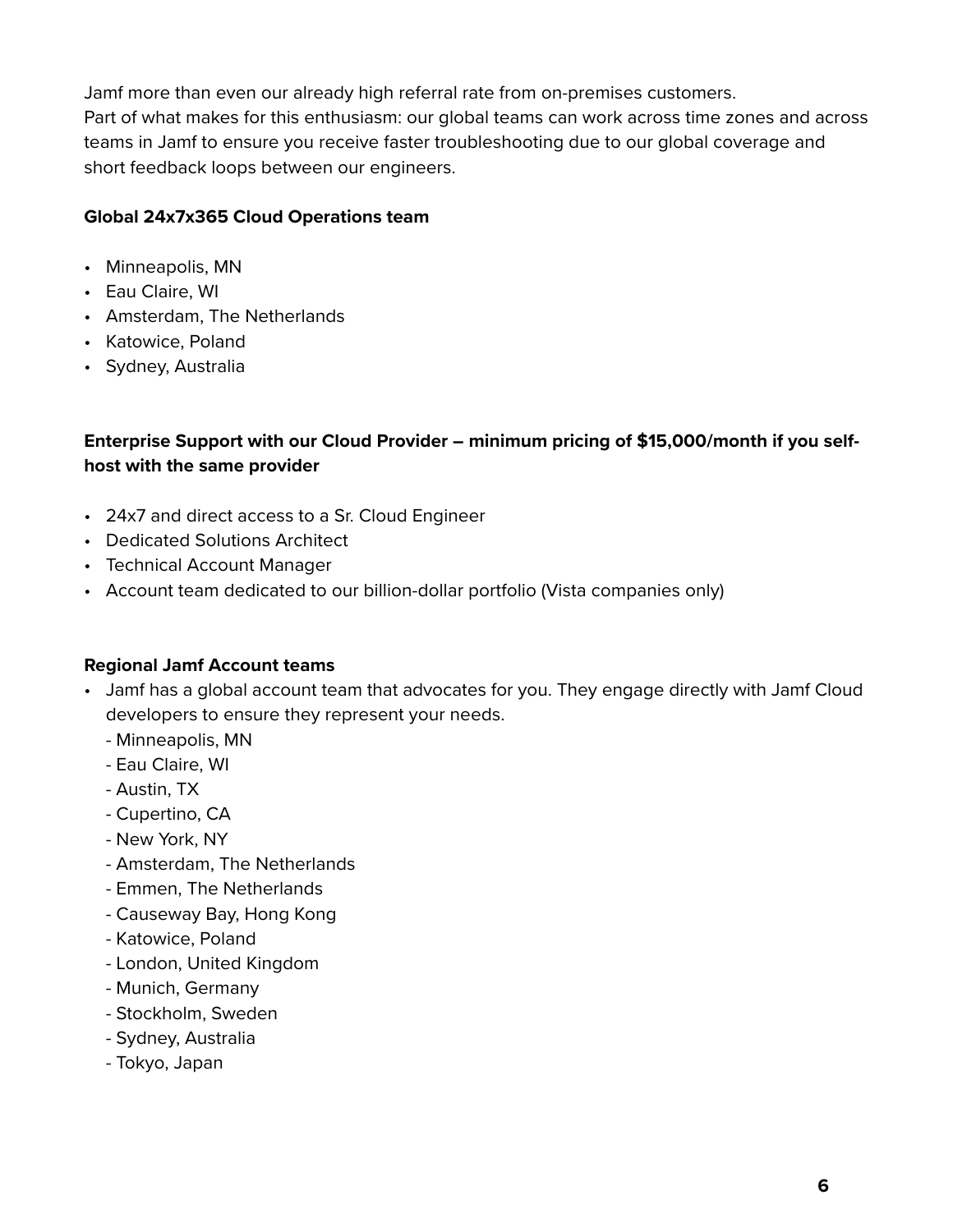# Monitoring and Alerting

- Service Level Agreement (SLA)
	- Jamf Hosting Terms and Conditions contractually guarantees customers 99.9% system availability. Jamf will provide credits if we ever fail to deliver on this guarantee equal to the terms of that agreement.
	- As of 11/29/2019 that amounted to the following figures:
		- 99.0% to 99.9% 3 days of service added
		- 95.0% to 98.9% 7 days of service added
		- 94.9% or below 15 days of service added
- Monitoring
	- Jamf spends many hundreds of thousands of dollars per year on monitoring to ensure that we are providing our customers with the best service possible. This includes coverage for the following areas:
	- Application Performance monitoring
		- Ensuring application performance is delivering within defined baselines. If there is a problem, Jamf Cloud and Jamf Engineering teams can view specific transactions that may be causing degradation.
	- Server monitoring
		- Monitors our cloud servers to ensure we're proactively sizing our servers appropriately from a CPU, memory, network and disk perspective.
	- JMX monitoring
		- You'll no longer need open-source monitoring tools like Zabbix, Jconsole or Nagios. Jamf Cloud automatically collects the JMX metrics we find most valuable.
		- More information found here: **[https://www.jamf.com/jamf-nation/articles/527/java](https://docs.jamf.com/10.3.0/jamf-pro/administrator-guide/Jamf_Pro_Health_Check_Page.html)   [management-extensions-jmx-glossary-for-jamf-pro](https://docs.jamf.com/10.3.0/jamf-pro/administrator-guide/Jamf_Pro_Health_Check_Page.html)**
	- Service monitoring
		- This includes monitoring the Jamf Pro health page to ensure every Jamf Cloud customer has a healthy instance that is online and ready to use:

#### **https://docs.jamf.com/10.3.0/jamf-pro/administrator-guide/Jamf\_Pro\_Health\_Check\_Page.html**

- End-user monitoring
	- Tracks actual end-user response times from their browser so that we can capture slow performance and errors. This gives us the metrics to determine the response-time health of Jamf Pro sessions.
- Incident communication tooling
	- We provide our customers a **[status page](https://status.jamf.com/)** with an overview of the health of Jamf Cloud environments across our product line.
- Incident management and alerts
	- Our global teams are paged when issues arise. They triage incidents, maintain on-call schedules and receive notification when alerts have been addressed.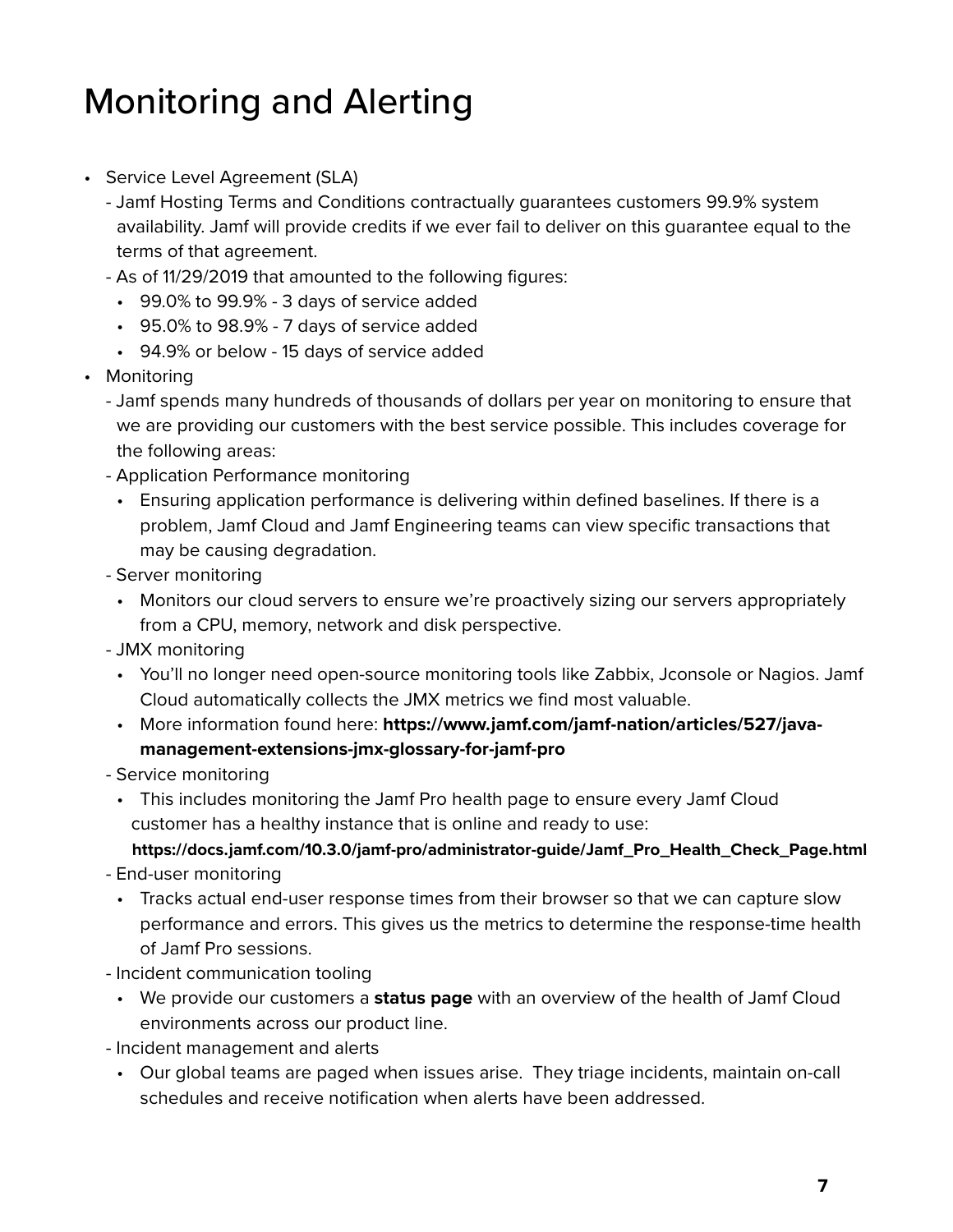- Enterprise logging
	- Logging is critical to ensure you have full insights into your environment and can troubleshoot when issues come up. We provide a scalable platform that can meet the needs of the data that you produce, when you produce it.
- Custom monitoring
	- Jamf provides a great deal of custom monitoring and alerting. This includes monitoring external dependencies such as APNs and certificate expiration monitoring. This can prevent critical failures that may lead to an inability to manage devices, or even having to re-enroll devices.
- Java optimization tooling
	- Jamf offers auto-detection of JVM issues and intelligent recommendations for optimizing performance at this level.
- AWS configuration monitoring and enforcement
	- We have pre-built many policies to ensure that our environment has been hardened through tools such as AWS Config and through the use of Service Control Policies.

# **Staffing**

- Training for networking, server management, Java and all tiers as mentioned above in the availability section
- Infrastructure as code
	- Jamf Cloud environments are automated from the time of deployment. To manage a comparable environment, an organization would have to require an infrastructure as code mentality with related CI/CD tooling.
- Hiring challenges
	- In a full labor market, server administrators to manage these environments can be difficult to recruit and retain.
	- Increasing upfront costs for these additional areas may mean less funding to focus on building an Apple Center of Excellence and hiring the Mac administrators and iOS administrators that can help your organization succeed.
- Lifecycle management
	- Proper management of Jamf Pro should involve building processes for promoting changes from one environment to another after testing and validating the change. If staff is focused on the other areas of need in this document, they will have less time to focus on this critical area.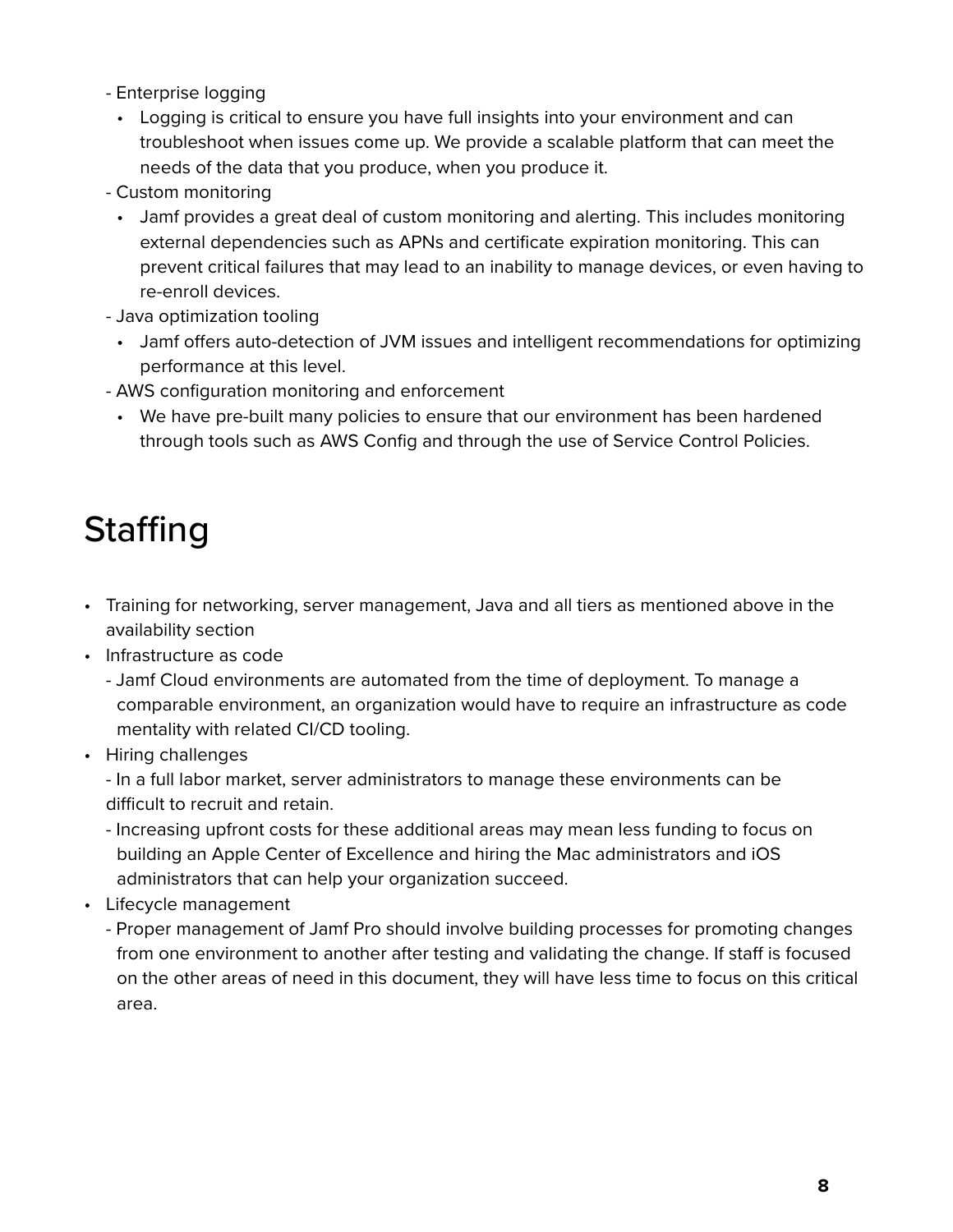# Time to Market

- Implementation
	- Jamf provides a product implementation (JumpStart) to new customers to help them get onboarded, which cuts start-up in half. This helps you get up and running more quickly, and if you opt for an extended JumpStart, this frees up more time for you to focus on other business operations.
- Release candidate program
	- Early evaluation of the latest Jamf Pro features before all other customers. In Jamf Cloud, we manage these upgrades for you.
- Jamf Pro maintenance
	- Jamf Cloud and Jamf Cloud Premium customers keep more current than on-premises customers.
- One example: One year after launching version 10 of Jamf Pro, we saw 99.7% adoption across Jamf Cloud. On-prem customers were 10%+ behind for version 10 adoption.
- This is significant as new versions include security improvements, bug fixes and new capabilities.
- Migration services
	- Jamf has a team focused on performing migrations along with an automated pipeline to ensure that all relevant configuration settings get updated if you choose to migrate to Jamf Cloud.

# Innovation

- Jamf Cloud is the first environment to receive new Jamf Pro builds.
- Many of our teams are now developing with native AWS services such as SQS, SNS, API GW and DynamoDB. As we continue to optimize our architecture for those platforms, you receive the benefits. Our self-hosting option may have most functionality but may not be as optimized as our hosted cloud offering.
	- Today there are Jamf Cloud-only capabilities: for example, we include Jamf Cloud Distribution Service (JCDS) so you can easily upload your packages and distribute them through a global CDN (Content Delivery Network).
- Maturation of Jamf Cloud optimizations
	- Optimization based off number of devices, performance metrics and SLA data
	- Continued evaluation for number of policies, configuration profiles, recurring check ins, number of actions, extension attribute usage, number of smart groups, smart group nesting, etc.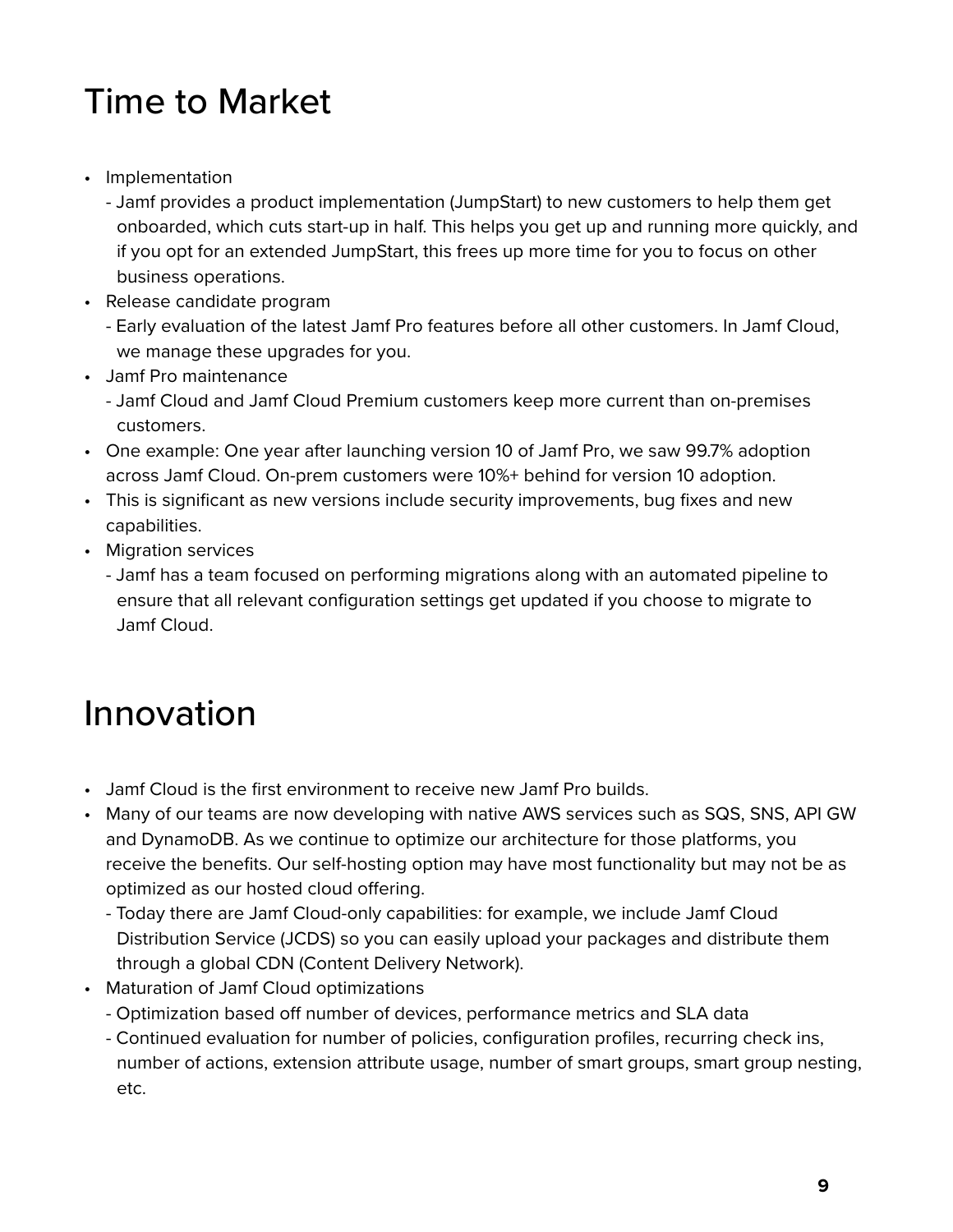# Optimization Expertise

Our engineers love to immerse themselves into technology, and our Jamf Cloud environment benefits from it. We don't just worry about what version of Java or Tomcat to run; our teams go much deeper to understand the intricate details of how to best optimize the Jamf Cloud as a whole. Our teams live and breathe these areas daily: producing thousands of pages of guidance. When you operate in Jamf Cloud, your deployment benefits from these years of experience. You can trust your engineers to be Jamf Pro certified and trust that the engineers are involved in creating the course material.

- Scaling
	- Internally-built automated performance testing tool
	- Managed scaling vertically and horizontally for Jamf Pro instances in Jamf Cloud
- Tuning
	- AWS
		- Dynamic instance-sizing based off workload
		- Monitoring of usage and proactive engagement when unusual activity is observed
		- Countless low-level optimizations (ex. analysis on EBS sizing for proper IOPS)
	- Java
		- JVM heap optimization
		- Garbage collection
			- Serial collector
			- Throughput (parallel collector)
			- Concurrent Mark-Sweep (CMS) collector
			- Garbage first collector
			- G1 GC log analysis
		- Threading
	- Databases
		- MySQL tuning
			- Managed migrations from MyISAM databases
			- InnoDB optimizations and buffer pool management
			- Caching
			- Max connections
		- Health
			- Storage space management
			- mysqlcheck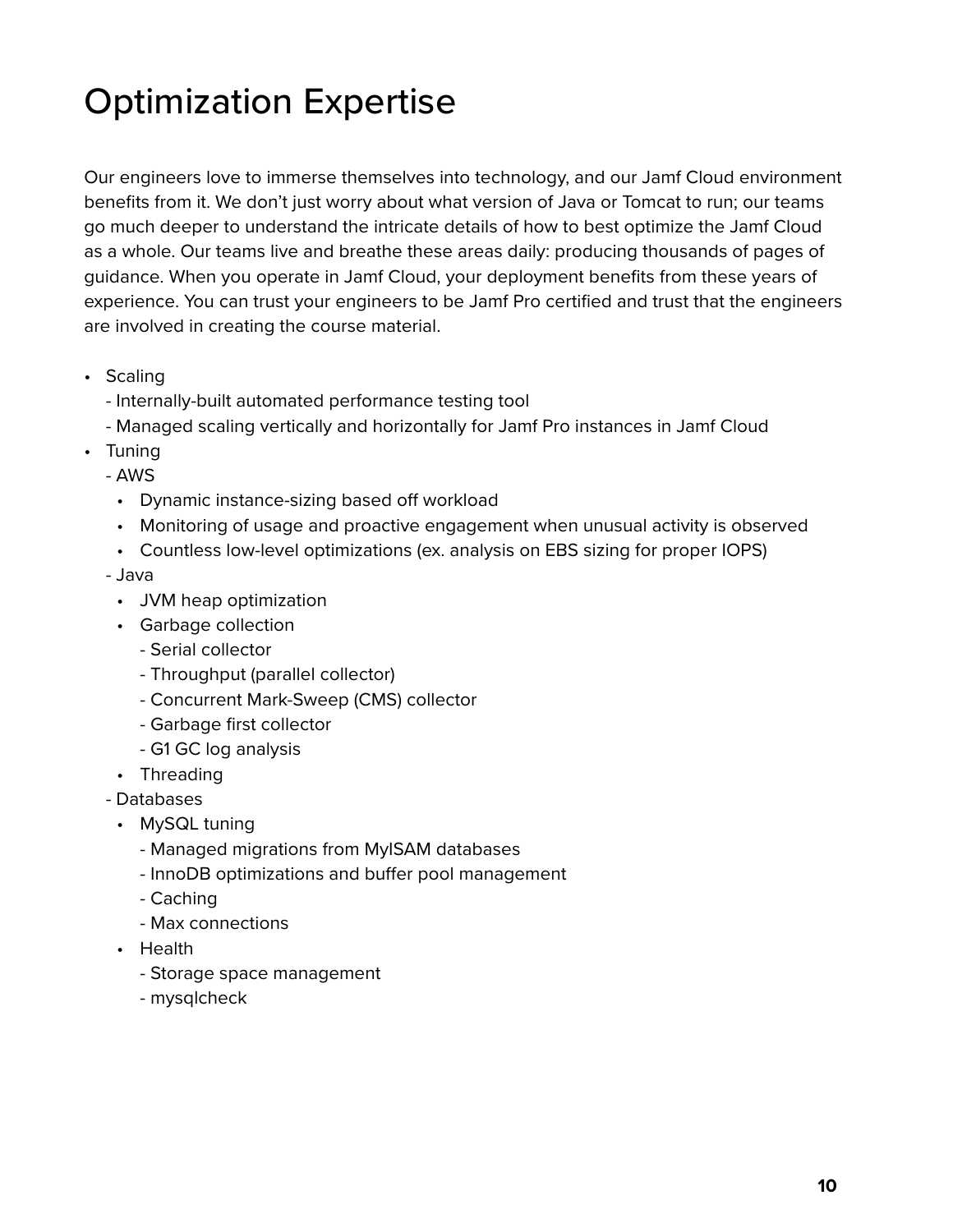- Logging
- Centralized logging
- Auditing and retention
- Log rotation and space management
- Troubleshooting
	- Thread dump analysis
	- Core dump analysis

# **Security**

Information security is our number one job; our work in this area is extensive. We can take the work off your plate by ensuring our environments have controls in place for areas such as:

- Vulnerability management
	- Vulnerability scanning and assessment
	- Malware scanning and assessment
	- External port scanning and assessment
	- Web application scanning and assessment
- Security event management
	- Log collection
	- Security event monitoring
	- SIEM tool support
	- Big data management
	- Anomaly monitoring
- Security configuration monitoring
	- Server configuration monitoring
	- Firewall monitoring
	- File integrity monitoring
- Security review and audit
	- Internal security audit
	- SOC2 control ownership
	- Risk assessment
	- Security baseline management
- Identity and access management
	- Access review
	- Key management
	- User access control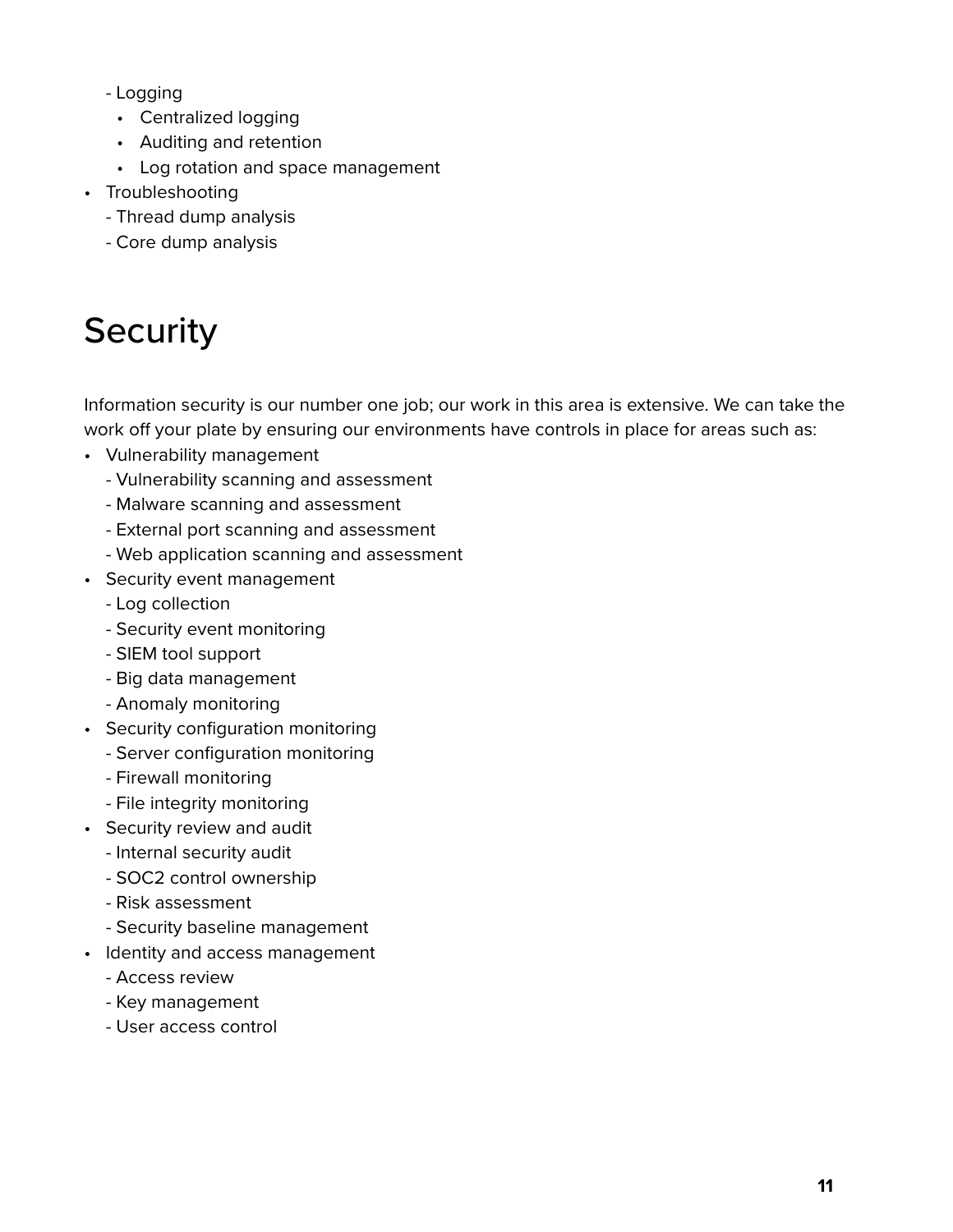- Security incident management
	- Alert analysis
	- Security incident response and forensics
	- Incident post-mortem analysis
- Security testing
	- Disaster recovery testing
	- Penetration testing
	- Monitoring controls testing
	- Internal code review and testing
- Patch management
	- Patch assessment
	- Patch planning
	- Patch deployment
- Secret-keeping
	- Secure credential storage
	- Protected administration credentials and rotation processes

Each of these controls can be extensive, and each business has different needs. A brief total cost of ownership document can't thoroughly describe the processes, controls and costs for each area, so we suggest you investigate further.

Regardless of where you host Jamf Pro, we encourage you to focus on areas such as those outlined above to ensure the security of the devices Jamf Pro manages. When security issues like Meltdown or Spectre arise, what is the cost to your organization to take quick action?

# **Compliance**

We hold ourselves to high standards when we host Jamf Pro for you. This spans across the way we manage the environment, the external parties we pay to audit our processes and the assurance of the security of your Jamf Pro instances. Self-hosting Jamf Pro and establishing the same level of compliance would be a significant and costly undertaking.

- Service Organization Control 2 (SOC2) report
	- Jamf worked with PricewaterhouseCoopers LLP to perform an audit of our controls as they relate to security, availability and confidentially. You may request this report from your sales team. This is a significant six-digit cost if you were to hire auditors in your environment to audit controls around Jamf Pro, but it's a part of our everyday.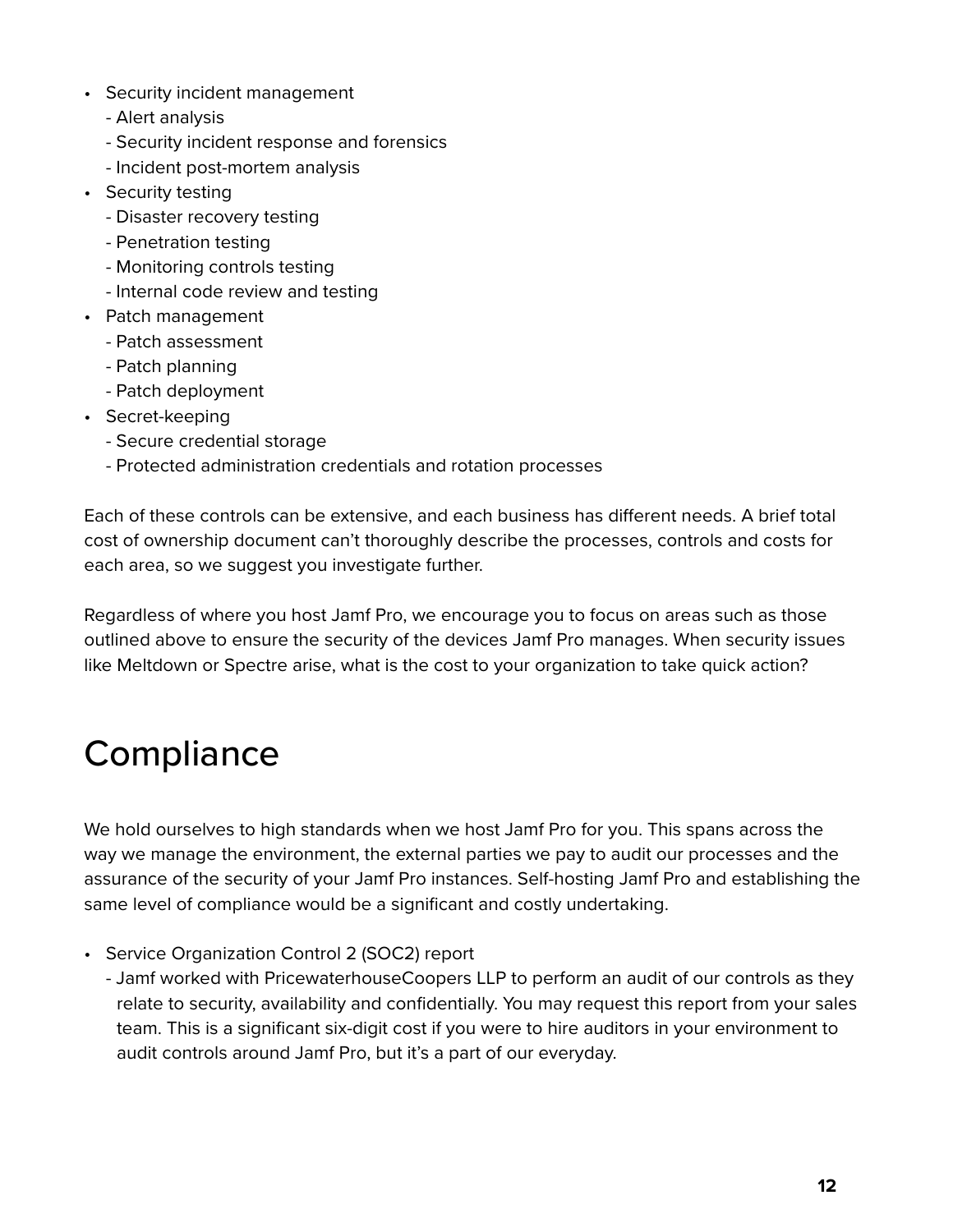- ISO27001
	- Jamf successfully completed a third-party audit for ISO 27001. The certification is valid May 4, 2020 through May 4, 2023.
		- More information is available at<https://www.jamf.com/security/>
- In order to help customers achieve the highest levels of security, Jamf Pro can be hosted in AWS GovCloud which is a FedRAMP High and Moderate environment.
- Penetration testing
	- Jamf closely partners with the third-party Pen Testing Group to perform annual pen testing of our Jamf Cloud environment. This ensures we are delivering the most secure service offering possible.
	- External assessments of this variety often exceed six digits for each engagement.
- AWS
	- Data center risk management
		- We document third-party security attestation and use it to obtain security certifications. External auditors test physical controls such as media disposal, reviewing security camera footage, observing entrances and hallways, testing control devices and examining data center equipment.
	- Well-architected assessments
		- AWS provides an independent audit by a certified solutions architect and grades us on the following categories:
			- Security
			- Reliability
			- Performance
			- Cost optimization
			- Operations

# Platform

- Tiers of support: platform and product optimization
	- Jamf Cloud works directly with our software engineering teams to drive what versions of software Jamf Pro supports. This includes currently supported technologies for Jamf Pro, and we're also driving cloud optimized configurations for Jamf Cloud. This extends beyond common core requirements like Java, MySQL and Tomcat. It includes driving and standardizing technologies like elastic load balancers, application load balancers, Amazon Linux and Amazon Aurora. Jamf Cloud customers benefit from this close relationship as their Jamf Pro configurations are optimized not just at a configuration level, but also for the platform itself.
- Best practices
	- Adoption of Jamf Cloud helps us drive best practices within a company.